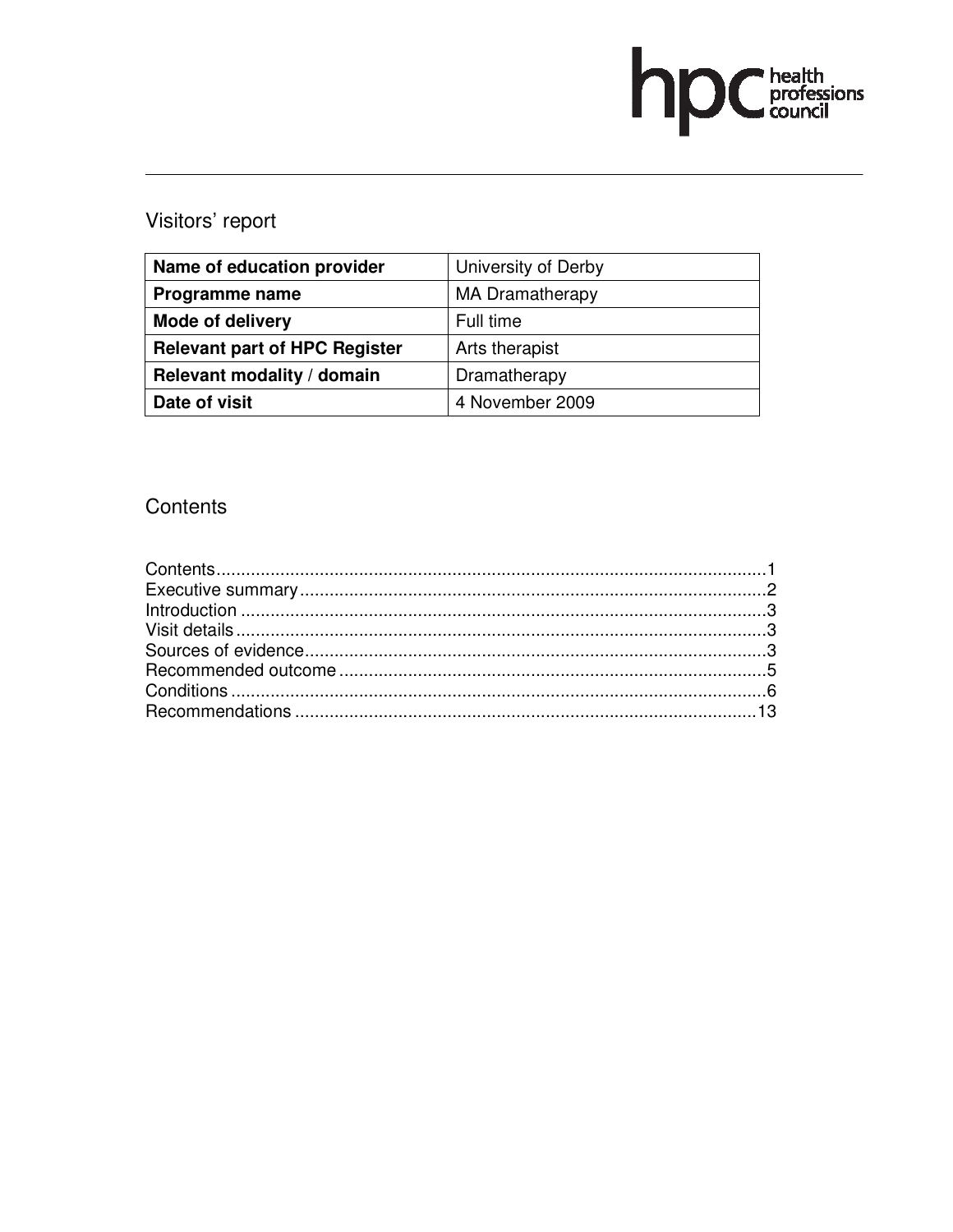# Executive summary

The Health Professions Council (HPC) approve educational programmes in the UK which health professionals must complete before they can apply to be registered with us. The HPC is a health regulator and our main aim is to protect the public. The HPC currently regulates 14 professions. All of these professions have at least one professional title which is protected by law. This means that anyone using the title 'dramatherapist' must be registered with us. The HPC keep a register of health professionals who meet our standards for their training, professional skills, behaviour and health.

The visitors' report which follows outlines the recommended outcome made by the visitors on the ongoing approval of the programme. This recommended outcome was accepted by the Education and Training Committee (Committee) on 20 May 2010. At the Committee meeting on 20 May 2010, the ongoing approval of the programme was re-confirmed. This means that the education provider has met the condition(s) outlined in this report and that the programme meets our standards of education and training (SETs) and ensures that those who complete it meet our standards of proficiency (SOPs) for their part of the Register. The programme is now granted open ended approval, subject to satisfactory monitoring.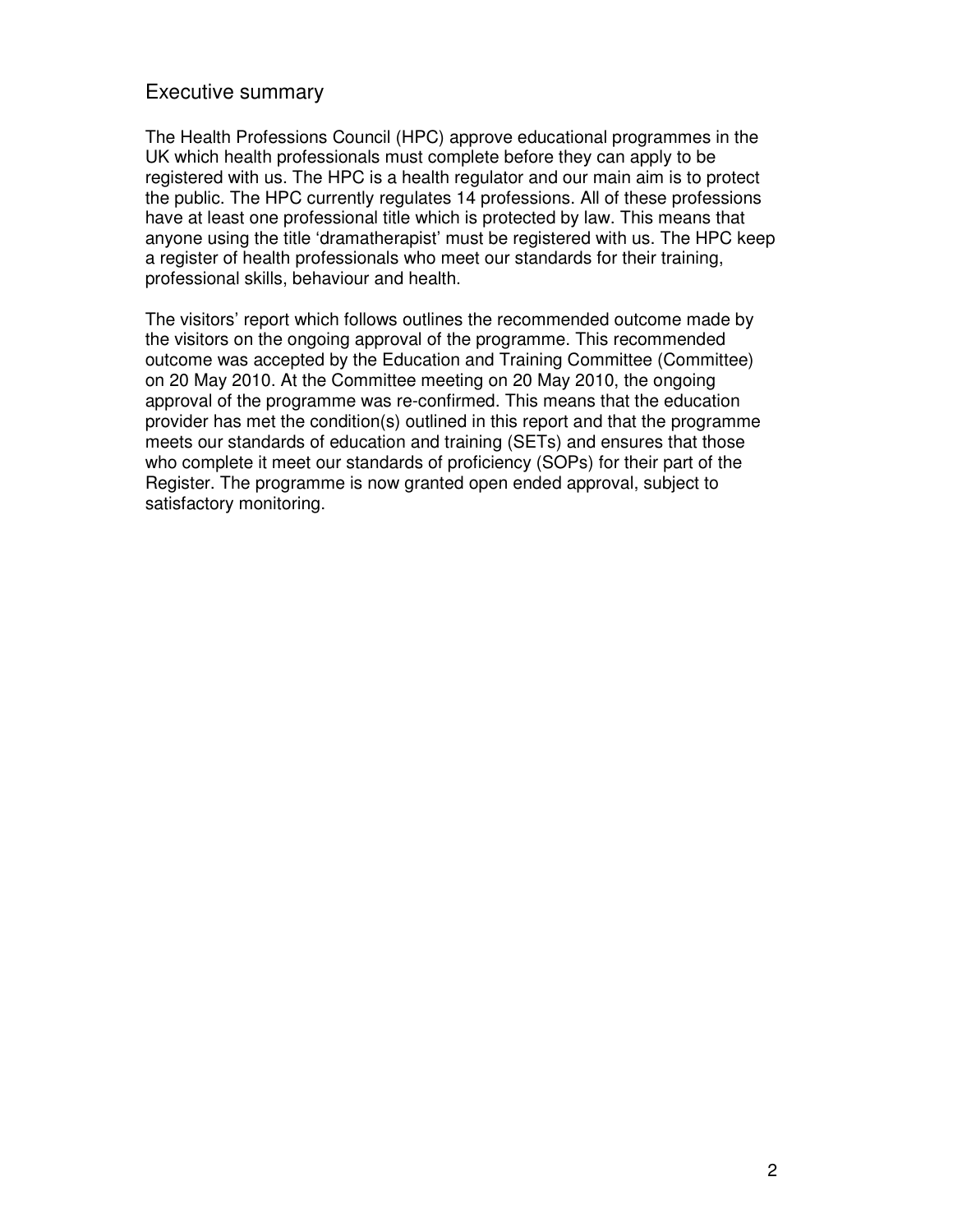# Introduction

The HPC visited the programme at the education provider to consider major changes proposed to the programme. The major change affected the following standards - curriculum and assessment. The programme was already approved by the HPC and this visit assessed whether the programme continued to meet the standards of education and training (SETs) and continued to ensure that those who complete the programme meet the standards of proficiency (SOPs) for their part of the Register.

This visit was an HPC only visit. The education provider did not validate or review the programme at the visit and the professional body did not consider their accreditation of the programme. The education provider supplied an independent chair and secretary for the visit.

| Name of HPC visitors and profession                        | Dianne Gammage (Dramatherapist)<br>John Strange (Music therapist) |
|------------------------------------------------------------|-------------------------------------------------------------------|
| HPC executive officer(s) (in attendance)                   | Paula Lescott                                                     |
| <b>HPC</b> observer                                        | Osama Ammar                                                       |
| Proposed student numbers                                   | 15                                                                |
| Initial approval                                           | 9 January 2002                                                    |
| Effective date that programme approval<br>reconfirmed from | September 2010                                                    |
| Chair                                                      | Jeff Braham (University of Derby)                                 |
| Secretary                                                  | Holly Reid (University of Derby)                                  |
| Members of the joint panel                                 | Heather Kemp (Internal Panel<br>Member)                           |

# Visit details

# Sources of evidence

Prior to the visit the HPC reviewed the documentation detailed below, sent by the education provider:

|                                                                                       | Yes | No. | N/A |
|---------------------------------------------------------------------------------------|-----|-----|-----|
| Programme specification                                                               |     |     |     |
| Descriptions of the modules                                                           |     |     |     |
| Mapping document providing evidence of how the<br>education provider has met the SETs |     |     |     |
| Mapping document providing evidence of how the<br>education provider has met the SOPs |     |     |     |
| Practice placement handbook                                                           |     |     |     |
| Student handbook                                                                      |     |     |     |
| Curriculum vitae for relevant staff                                                   |     |     |     |
| External examiners' reports from the last two years                                   |     |     |     |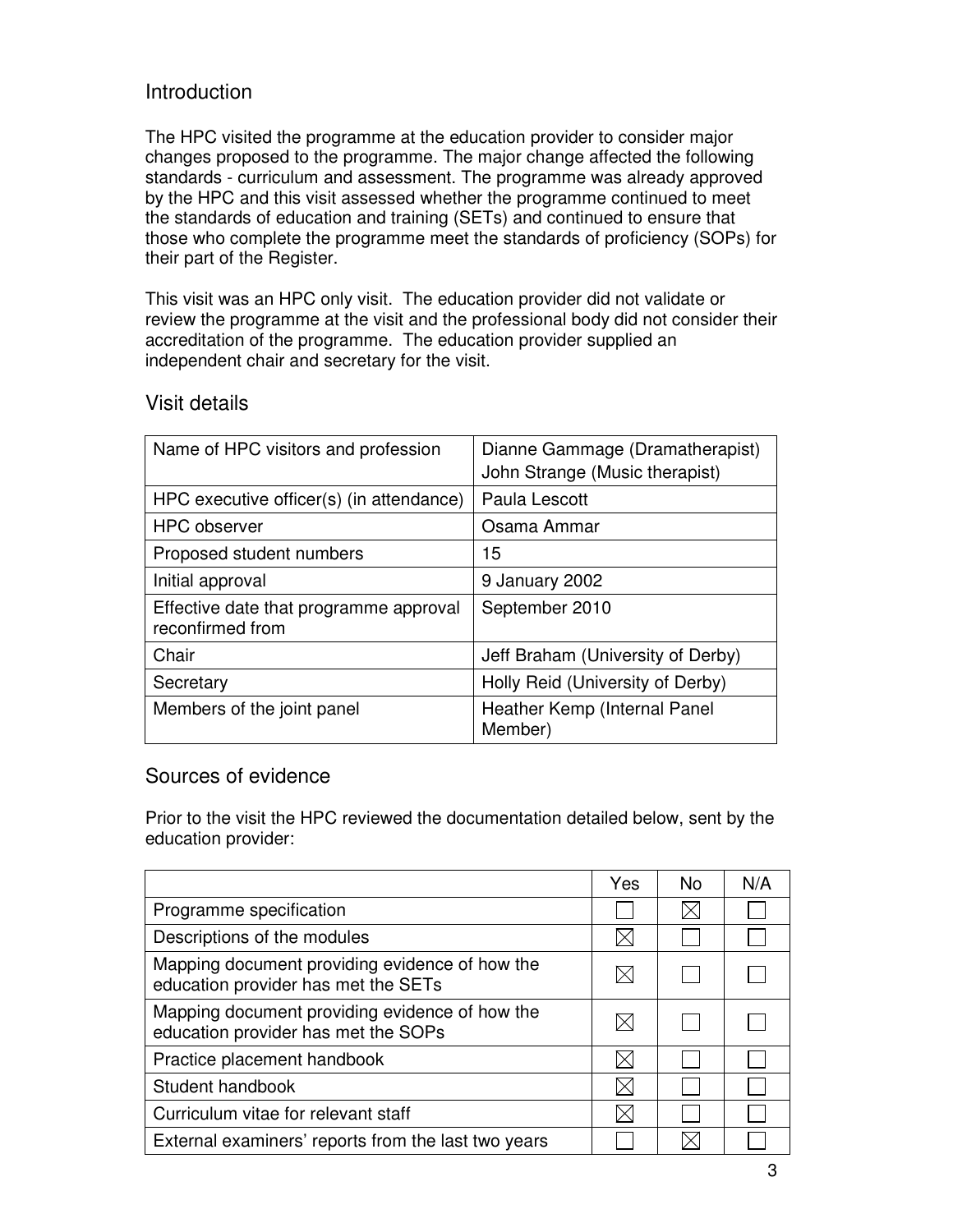The HPC did not review a programme specification or external examiner reports prior to the visit as the education provider did not submit them.

During the visit the HPC saw the following groups or facilities:

|                                                                                                  | Yes | No. | N/A |
|--------------------------------------------------------------------------------------------------|-----|-----|-----|
| Senior managers of the education provider with<br>responsibility for resources for the programme |     |     |     |
| Programme team                                                                                   |     |     |     |
| Placements providers and educators/mentors                                                       |     |     |     |
| <b>Students</b>                                                                                  |     |     |     |
| Learning resources                                                                               |     |     |     |
| Specialist teaching accommodation<br>(eg specialist laboratories and teaching rooms)             |     |     |     |

The HPC did not meet with the senior managers, placement providers or students as the major change did not affect placements, and did not rely on the senior management team or students so there was no requirement to meet with them.

The HPC did not see the facilities as the nature of the major change did not affect learning resources or specialist teaching accommodation, so there was no requirement to visit them.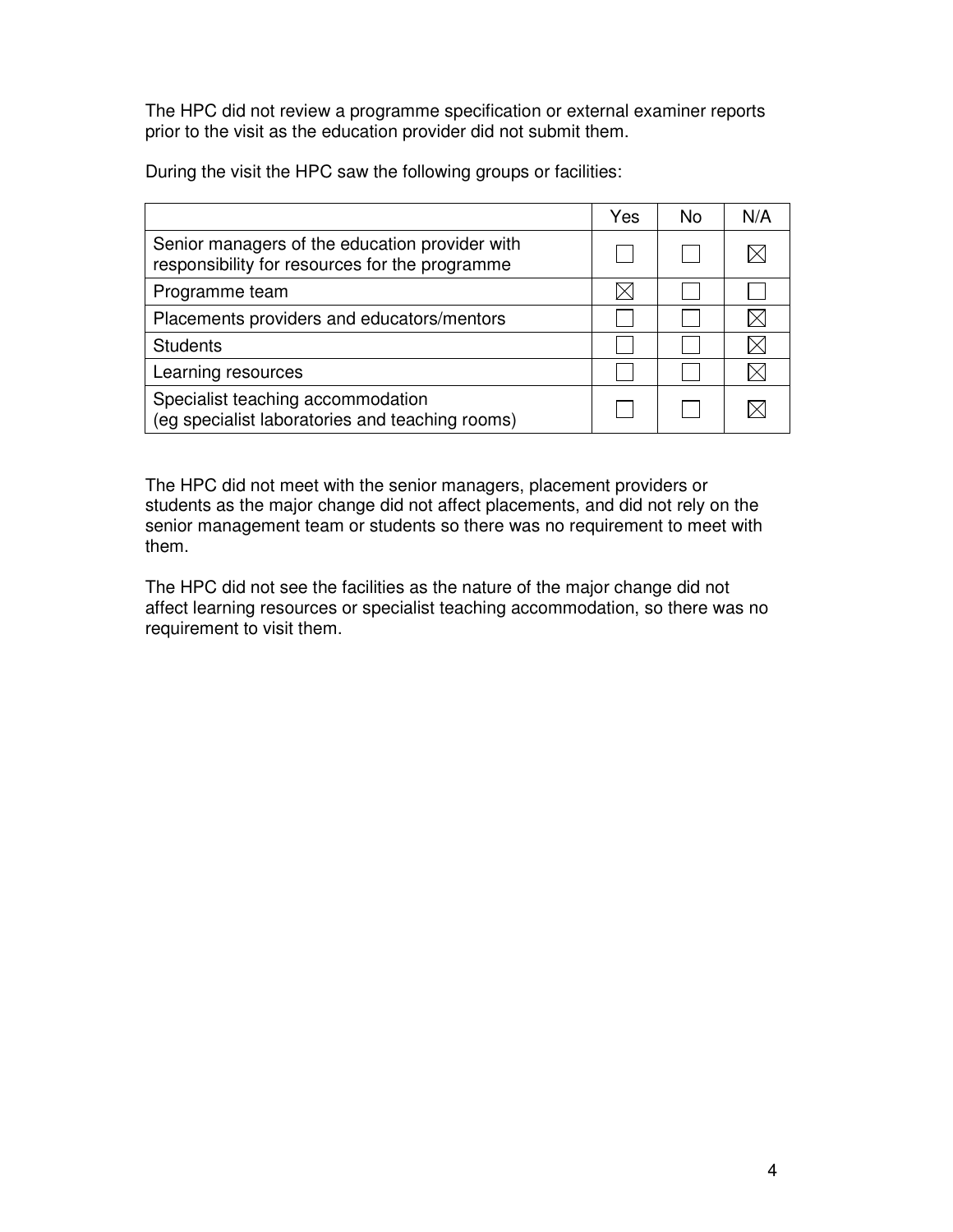## Recommended outcome

To recommend a programme for ongoing approval, the visitors must be assured that the programme meets all of the standards of education and training (SETs) and that those who complete the programme meet our standards of proficiency (SOPs) for their part of the Register.

The visitors agreed to recommend to the Education and Training Committee that a number of conditions are set on the programme, all of which must be met before the ongoing approval of the programme is reconfirmed.

The visitors agreed that 47 of the SETs have been met and that conditions should be set on the remaining 10 SETs.

Conditions are requirements that the education provider must meet before the programme can be recommended for ongoing approval. Conditions are set when certain standards of education and training have not been met or there is insufficient evidence of the standard being met.

The visitors have also made a recommendation for the programme.

Recommendations are observations on the programme or education provider which do not need to be met before the programme is recommended for ongoing approval. Recommendations are normally set to encourage further enhancements to the programme and are normally set when it is felt that the particular standard of education and training has been met at, or just above the threshold level.

The visitors did not make any commendations on the programme. Commendations are observations of innovative best practice by a programme or education provider.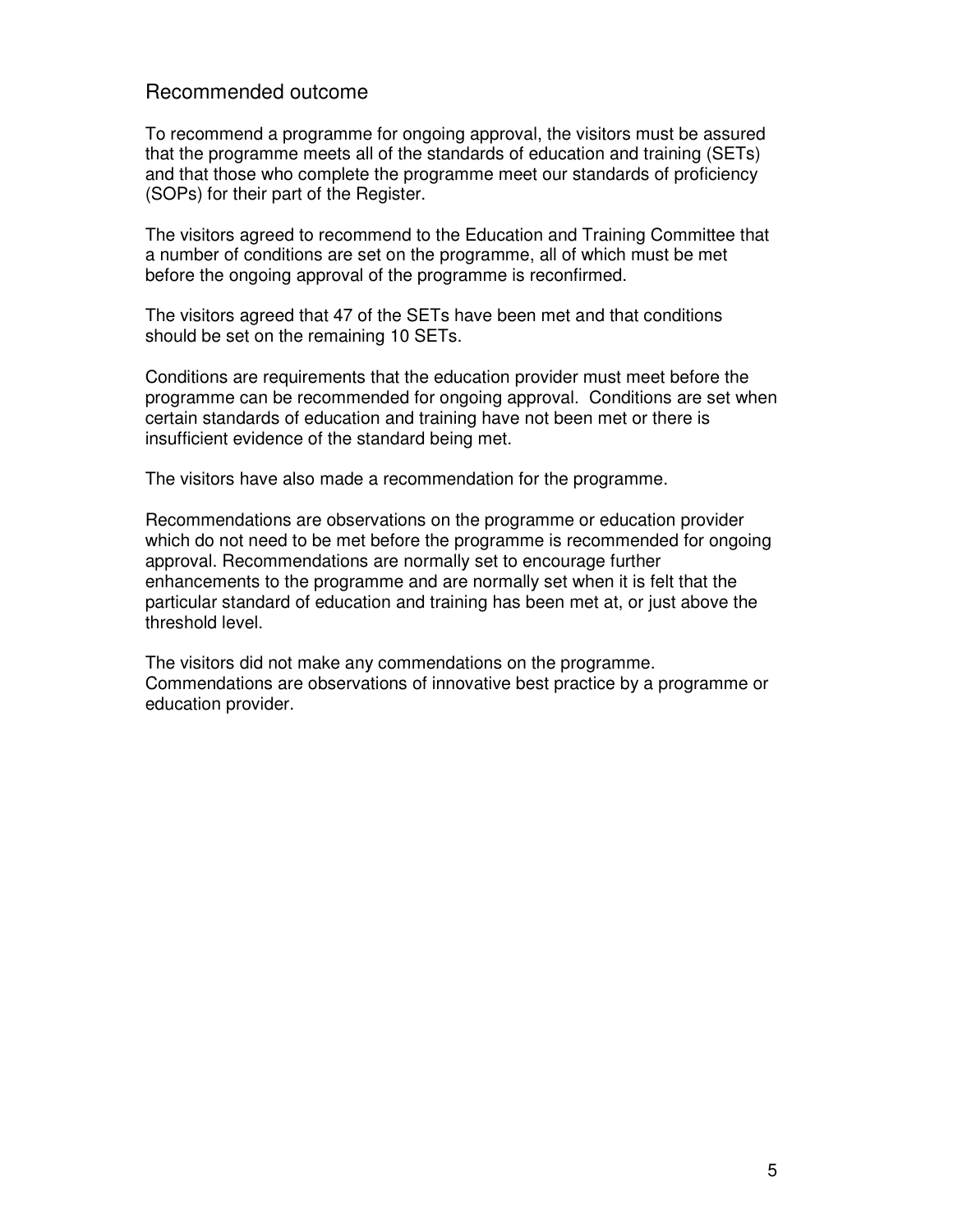# **Conditions**

#### **2.1 The admissions procedures must give both the applicant and the education provider the information they require to make an informed choice about whether to take up or make an offer of a place on a programme.**

**Condition:** The education provider must revisit the programme documentation and advertising materials for the programme (including website information) and update them to accurately reflect the amendments made to the programme.

**Reason:** The documentation submitted by the education provider made reference throughout to the current format of the programme delivered by the education provider and not the format of the programme that will replace this and that the visitors were reviewing. From discussions with the programme team clarification was obtained regarding the information supplied to applicants to the programme. However, the visitors could not see this information reflected in the documentation supplied or advertising materials for the programme. The visitors were therefore concerned that applicants would not have sufficient information to be able to make an informed choice about whether to take up an offer of a place on the programme, particularly in relation to the modules that they would be undertaking, and felt that the materials must be updated. The programme team must also ensure that references to the art therapy programme should be removed from the programme documentation.

#### **2.1 The admissions procedures must give both the applicant and the education provider the information they require to make an informed choice about whether to take up or make an offer of a place on a programme.**

**Condition:** The education provider must review the programme documentation and advertising materials for the programme (including website information) to follow the guidance provided in the HPC "Regulatory status advertising protocol for education providers".

**Reason:** The documentation submitted by the education provider did not fully comply with the advertising guidance issued by HPC. In particular, HPC 'approves' educational programmes; we do not 'accredit' programmes. It should also be made clear throughout all documentation that HPC approval of a programme does not automatically lead to HPC registration for those who complete the programme but rather to 'eligibility to apply for HPC registration' and that anyone who wishes to practise using the title 'dramatherapist' must be on the HPC register. Finally, the terms 'state registered' and 'licence to practice' are no longer used by the professions we regulate and should not be incorporated into any materials relating to an HPC approved programme.

In order to provide students with the correct information to make an informed choice about whether to join the programme and to prevent confusion for students on the programme the programme documentation must be amended.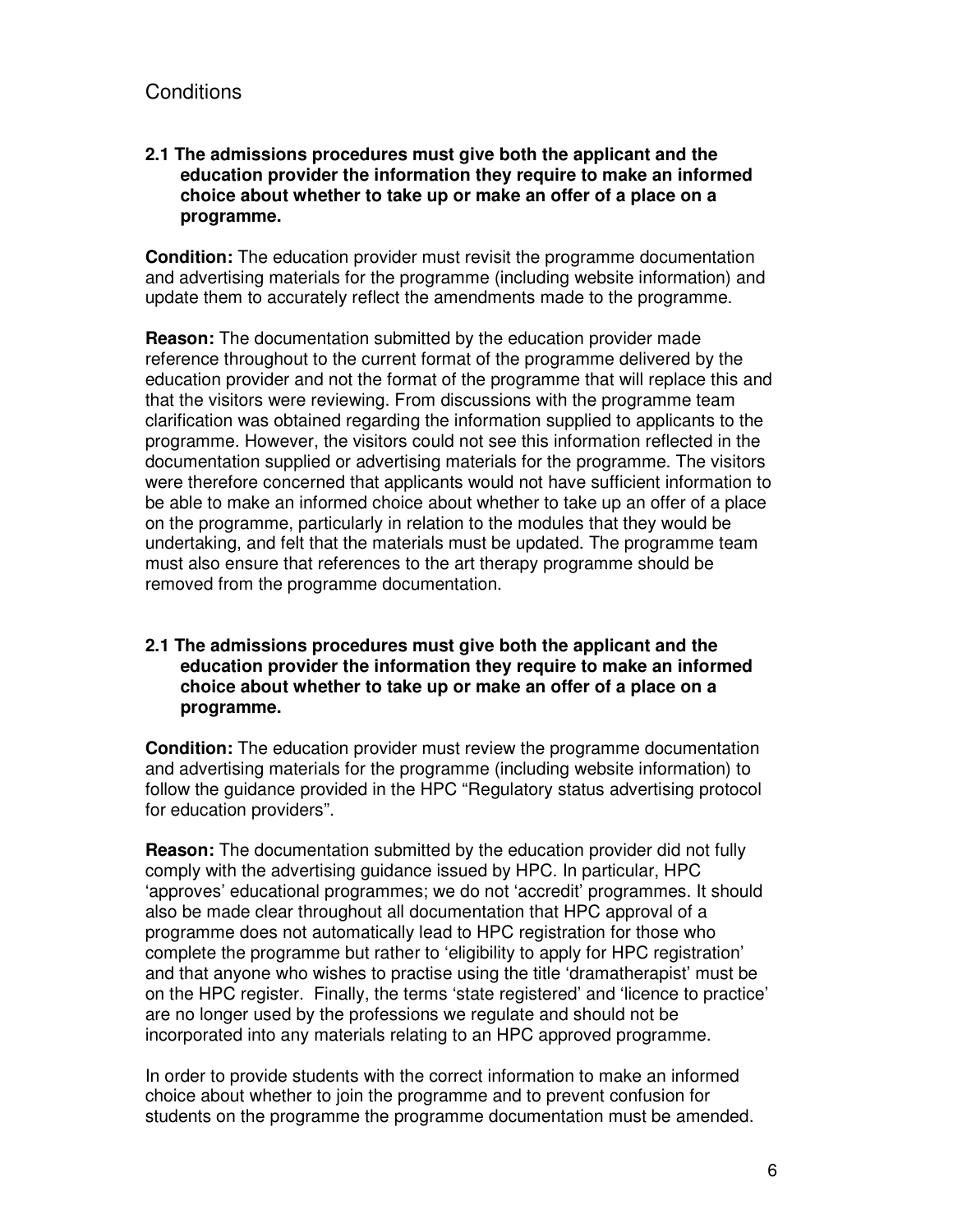#### **2.5 The admissions procedures must apply selection and entry criteria, including appropriate academic and/or professional entry standards.**

**Condition:** The education provider must revisit the programme documentation and advertising materials for the programme (including website information) and update them to accurately reflect the selection and entry requirements for the programme.

**Reason:** From the documentation submitted and discussions with the programme team, the visitors noted that auditions were part of the selection and entry criteria for applicants to the programme. However, the visitors could not see this information reflected in the advertising materials and there was no clear indication of the criteria or procedure in place for these auditions in the programme documentation. The visitors were concerned that people interested in applying to the programme would not have sufficient information about the entry criteria; therefore the materials must be updated.

#### **3.14 Where students participate as service users in practical and clinical teaching, appropriate protocols must be used to obtain their consent.**

**Condition:** The education provider must revisit the process used to obtain consent in order to ensure this covers all situations appropriate to the programme, and to demonstrate this information is clearly articulated to students.

**Reason:** From the documentation submitted the full process of obtaining student consent for participation in programme activities was unclear. Following discussions with the programme team and a review of the consent form in use the visitors noted that the current process did not include obtaining written consent from students regarding the sharing of personal material. The visitors require further evidence that obtaining this consent is part of this system, and that the communication of this information to students makes this process clear.

#### **4.1 The learning outcomes must ensure that those who successfully complete the programme meet the standards of proficiency for their part of the Register.**

**Condition:** The education provider must revisit the programme documentation to clearly reflect how the standards of proficiency listed below in the area of 2b.1 are addressed and delivered within the programme, with particular emphasis on the Independent Scholarship module:

- be able to use research, reasoning and problem-solving skills to determine appropriate actions
- be able to engage in evidence-based practice, evaluate practice systematically and participate in audit procedures
- be able to evaluate research and other evidence to inform their own practice

**Reason:** From reviewing the programme documentation the visitors could not fully identify how the standards of proficiency listed above are addressed in the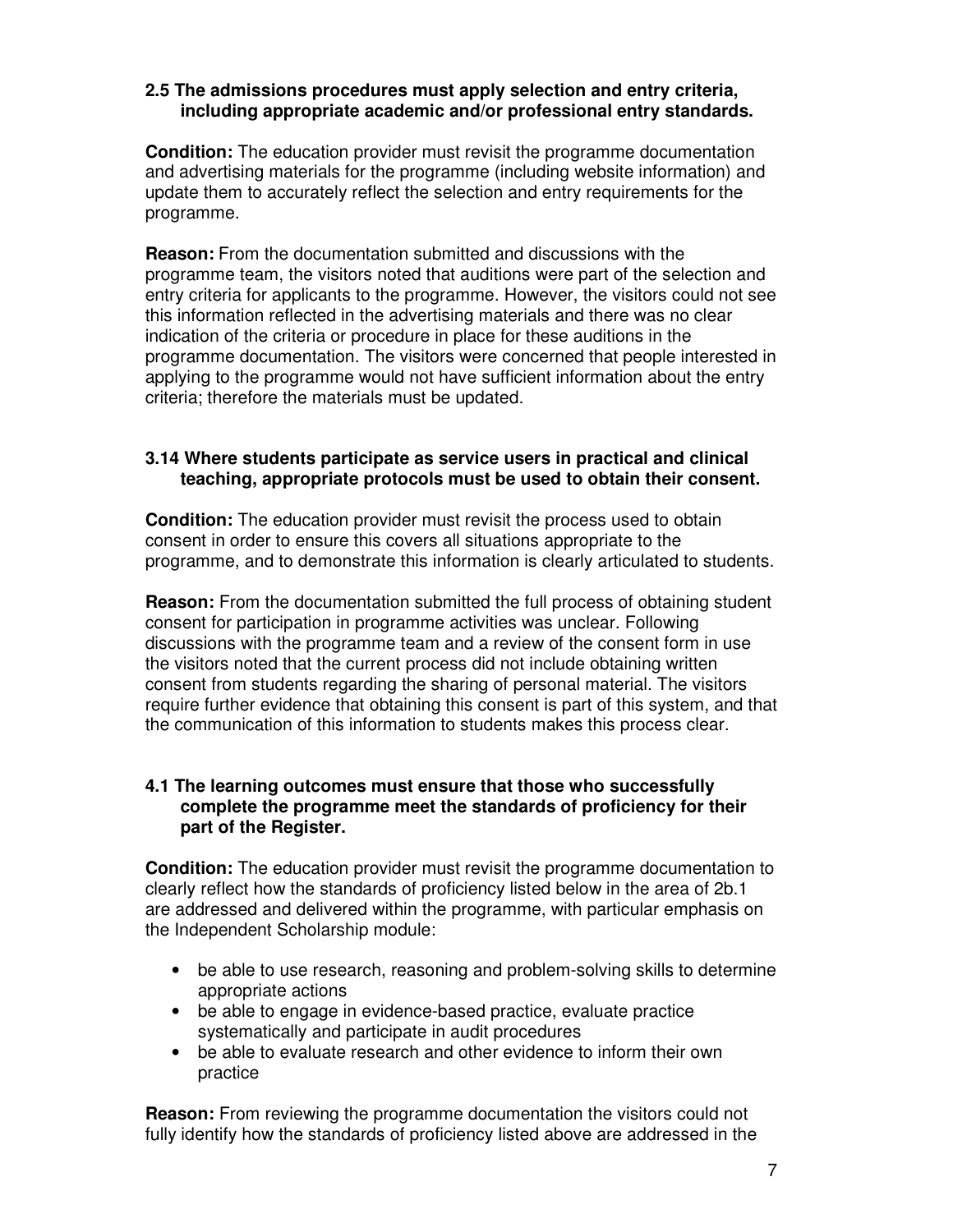programme to ensure that graduates from the programme would meet these standards.

The documentation submitted by the education provider made reference throughout to the current format of the programme delivered by the education provider and not the format of the programme that would replace this and that the visitors were reviewing.

From discussions with the programme team clarification was obtained regarding the amendments to the programme, particularly in relation to the Independent Scholarship module in terms of the delivery, content and the assessments that students would undergo. However, the visitors could not see this information reflected in the programme handbook and the Independent Scholarship module handbook as the former had not been updated, nor the latter received, at the time of the visit. In particular, it was not apparent where within the programme students would be required to formulate a research proposal linked to a client group. Information such as this needs to be clear from the programme documentation and linked in with the learning outcomes for specific modules.

The visitors were therefore concerned that students and members of the programme team would not have all the information required on the programme and that the assessment processes would not be clear and standardised for all involved. The visitors require evidence to demonstrate that the programme documentation (particularly the module descriptor and handbook) articulates clearly how the delivery and learning outcomes ensure this standard is being met in order to ensure that those who complete the programme successfully attain all of the required standards of proficiency.

#### **4.3 Integration of theory and practice must be central to the curriculum.**

**Condition:** The education provider must provide evidence of how theory and practice is integrated in the programme.

**Reason:** From reviewing the programme documentation the visitors could not fully identify how theory and practice were integrated in the programme.

The documentation submitted by the education provider made reference throughout to the current format of the programme delivered by the education provider and not the format of the programme that would replace this and that the visitors were reviewing.

From discussions with the programme team clarification was obtained regarding the amendments to the programme, particularly in relation to the Independent Scholarship module in terms of the delivery, content and the assessments that students would undergo. However, the visitors could not see this information reflected in the programme handbook and the Independent Scholarship module handbook as the former had not been updated, nor the latter received, at the time of the visit. In particular, it was not apparent from the documentation for this module that the students' clinical experience would inform the creation of the body of work. This information needs to be clear in the programme documentation.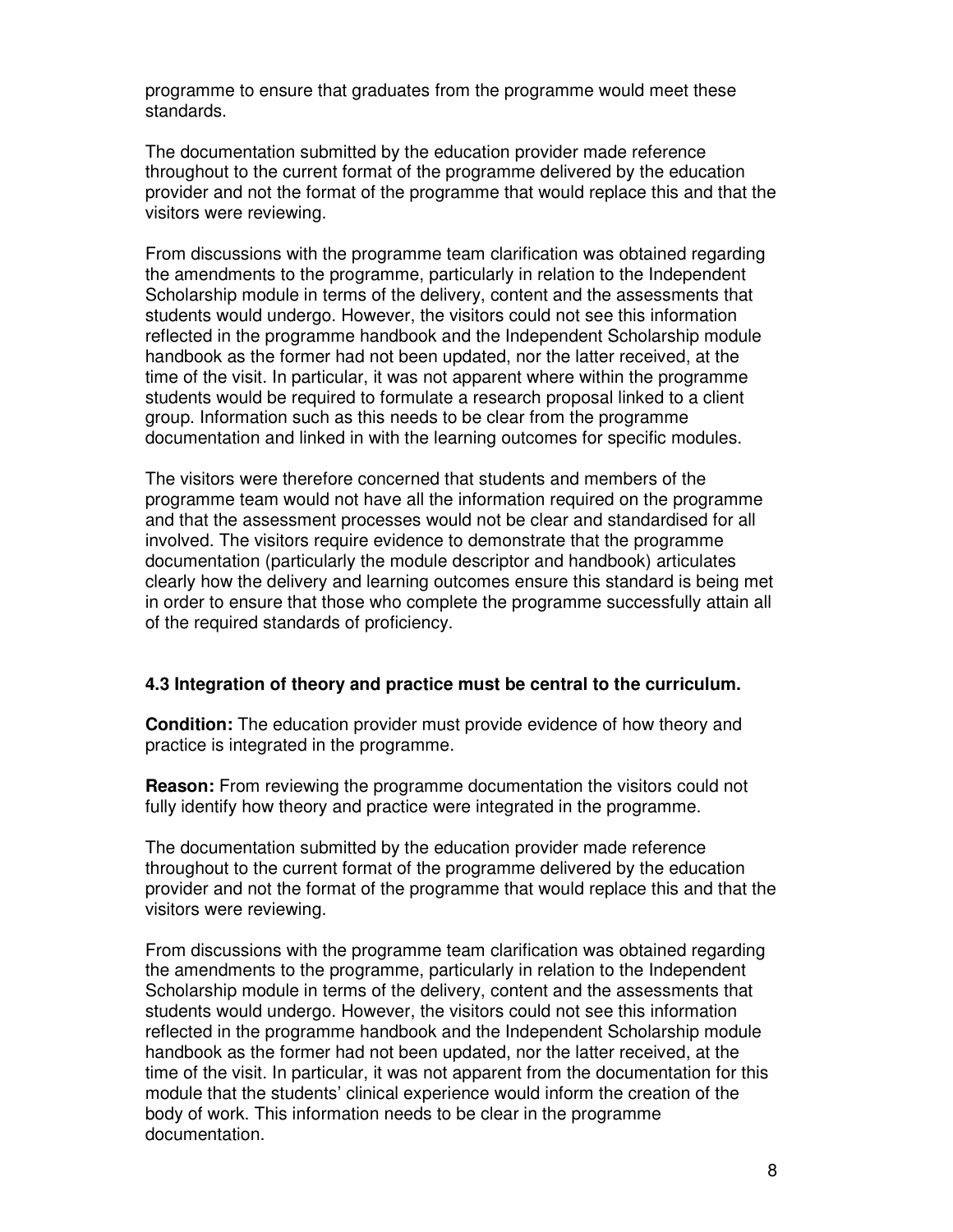The visitors were concerned that students would not have all the information required on the module and require evidence to demonstrate that the programme documentation (particularly the module descriptor and handbook) articulates the link between theory and practice clearly to ensure that this standard is being met.

#### **4.7 The delivery of the programme must encourage evidence based practice.**

**Condition:** The education provider must clearly articulate how evidence based practice is developed by students within the programme.

**Reason:** From reviewing the programme documentation the visitors could not fully identify how evidence based practice is addressed in the programme.

The documentation submitted by the education provider made reference throughout to the current format of the programme delivered by the education provider and not the format of the programme that would replace this and that the visitors were reviewing.

From discussions with the programme team clarification was obtained regarding the amendments to the programme, particularly in relation to the Independent Scholarship module in terms of the delivery, content and the assessments that students would undergo. However, the visitors could not see this information reflected in the programme handbook and the Independent Scholarship module handbook as the former had not been updated, nor the latter received, at the time of the visit. In particular, it was not apparent where within the programme students would be required to formulate a research proposal linked to a client group. This information needs to be clear in the programme documentation and linked in with the learning outcomes for specific modules.

The visitors were therefore concerned that students would not have all the information required on the module. The visitors require evidence to demonstrate that the programme documentation (particularly the module descriptor and handbook) articulates clearly how this standard is being met.

#### **4.8 The range of learning and teaching approaches used must be appropriate to the effective delivery of the curriculum.**

**Condition:** The education provider must clearly articulate the teaching and learning approach in the Independent Scholarship module.

**Reason:** The documentation submitted by the education provider made reference throughout to the current format of the programme delivered by the education provider and not the format of the programme that would replace this and that the visitors were reviewing.

From discussions with the programme team clarification was obtained regarding the amendments to the programme, particularly in relation to the Independent Scholarship module in terms of the delivery, content and the assessments that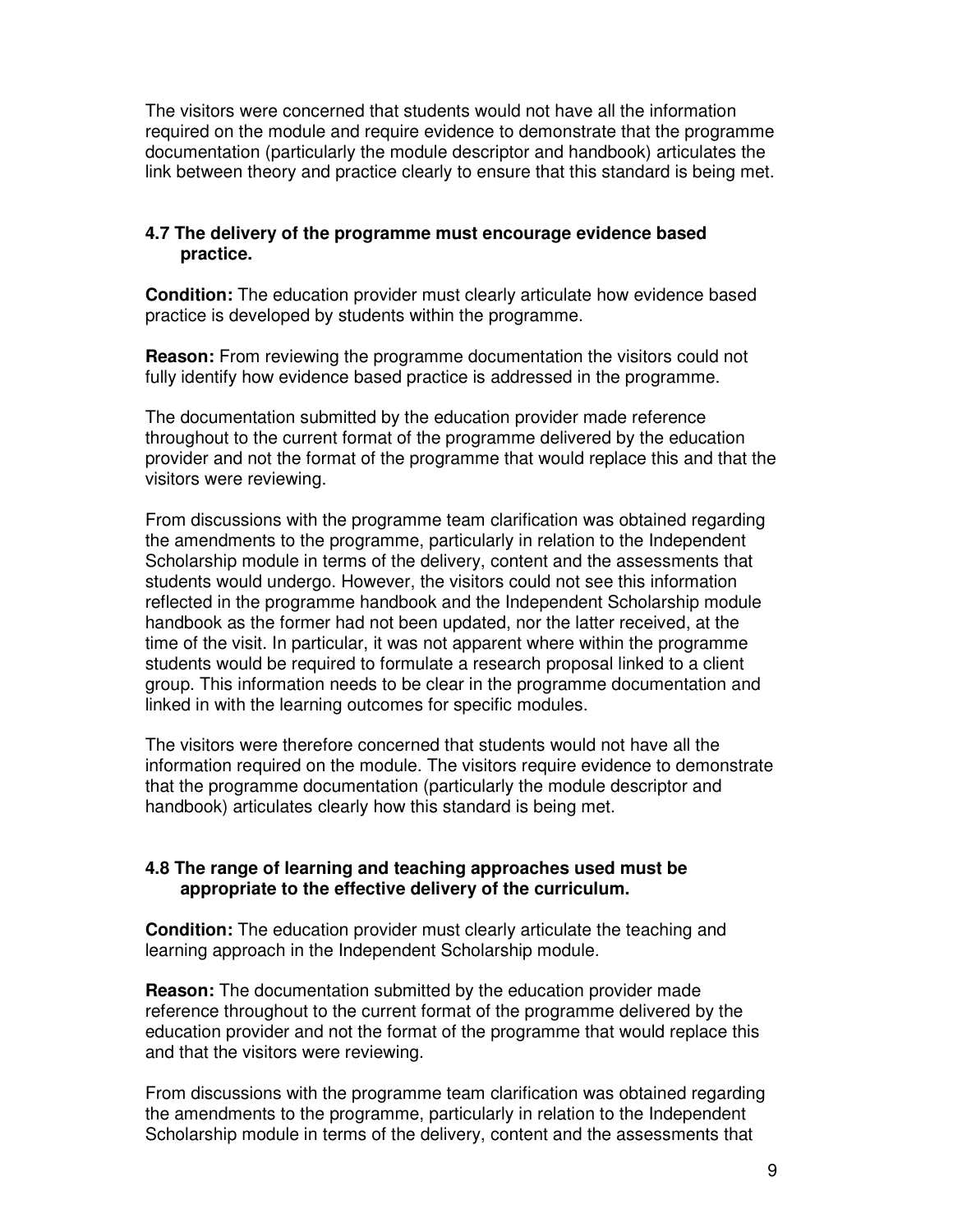students would undergo. However, the visitors could not see this information reflected in the programme handbook and the Independent Scholarship module handbook as the former had not been updated, nor the latter received, at the time of the visit. In particular, it was not apparent from the programme handbook that there would be negotiation between students and the programme team around the format and content of the body of work referred to in one learning outcome for this module. This information needs to be clear in the programme documentation and there needs to be an indication of the range of possible forms the body of work might take.

The visitors were concerned that students would not have all the information required on the module. The visitors require evidence to demonstrate that the programme documentation (particularly the module descriptor and handbook) articulates clearly how the negotiation of the relevant learning outcome on this module works in practice and how this process is adjusted in relation to each student involved.

#### **6.1 The assessment strategy and design must ensure that the student who successfully completes the programme has met the standards of proficiency for their part of the Register.**

**Condition:** The education provider must revisit the programme documentation to clearly reflect how the standards of proficiency listed below in the area of 2b.1 are addressed and assessed within the programme, with particular emphasis on the Independent Scholarship module:

- be able to use research, reasoning and problem-solving skills to determine appropriate actions
- be able to engage in evidence-based practice, evaluate practice systematically and participate in audit procedures
- be able to evaluate research and other evidence to inform their own practice

**Reason:** From reviewing the programme documentation the visitors could not fully identify how the standards of proficiency listed above are assessed in the programme to ensure that graduates from the programme would meet these standards.

The documentation submitted by the education provider made reference throughout to the current format of the programme delivered by the education provider and not the format of the programme that would replace this and that the visitors were reviewing.

From discussions with the programme team clarification was obtained regarding the amendments to the programme, particularly in relation to the Independent Scholarship module in terms of the delivery, content and the assessments that students would undergo. However, the visitors could not see this information reflected in the programme handbook and the Independent Scholarship module handbook as the former had not been updated, nor the latter received, at the time of the visit. In particular, it was not apparent where within the programme students would be required to formulate a research proposal linked to a client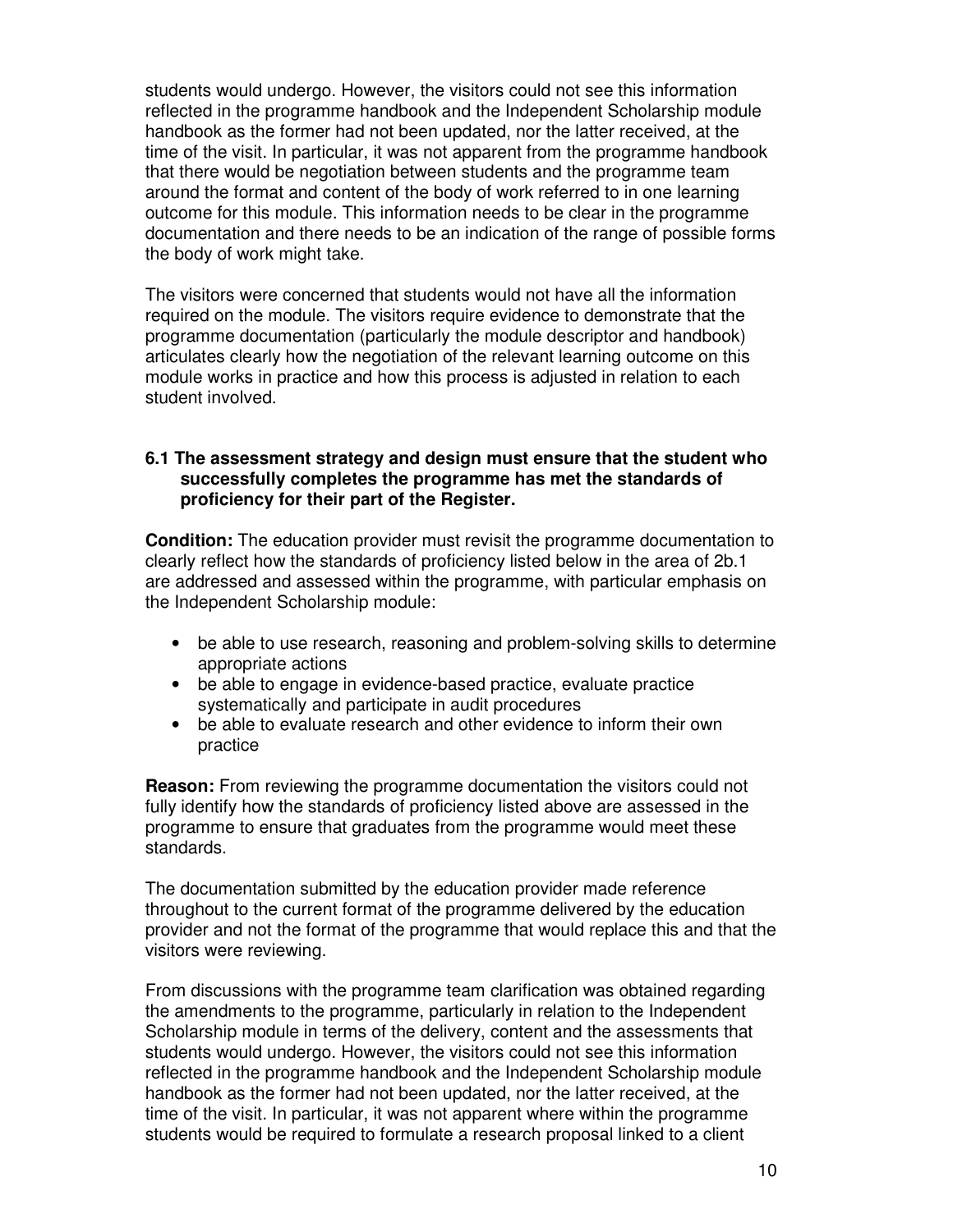group. This information needs to be clear in the programme documentation and linked in with the learning outcomes for specific modules.

The visitors were therefore concerned that students and members of the programme team would not have all the information required on the programme, and that the assessment processes would not be clear and have key elements of these standardised for all involved. The visitors require evidence to demonstrate that the programme documentation (particularly the module descriptor and handbook) articulates clearly how the learning outcomes and assessments ensure this standard is being met so that those who complete the programme successfully attain all of the required standards of proficiency. They also require evidence that the assessment criteria for the Independent Scholarship module assessments are clearly articulated in order to ensure that all students and all assessors on the programme follow the same process.

#### **6.2 All assessments must provide a rigorous and effective process by which compliance with external-reference frameworks can be measured.**

**Condition:** The education provider must revisit the programme documentation to clearly articulate the assessment processes and criteria in the Independent Scholarship module.

**Reason:** From reviewing the programme documentation the visitors could not fully identify how the Independent Scholarship module was assessed.

The documentation submitted by the education provider made reference throughout to the current format of the programme delivered by the education provider and not the format of the programme that would replace this and that the visitors were reviewing.

From discussions with the programme team clarification was obtained regarding the amendments to the programme, particularly in relation to the Independent Scholarship module in terms of the delivery, content and the assessments that students would undergo. However, the visitors could not see this information reflected in the programme handbook and the Independent Scholarship module handbook as the former had not been updated, nor the latter received, at the time of the visit. In particular, the process behind each of the assessments within this module and the fact that these assessments were tailored to each student and would utilise different forms of evidence was not apparent. This information needs to be clear in the programme documentation and linked in with the learning outcomes for specific modules.

The visitors were therefore concerned that students and members of the programme team would not have all the information required on the programme, and that the assessment processes would not be clear and have key elements of these standardised for all involved. The visitors require evidence to demonstrate that the programme documentation (particularly the module descriptor and handbook) articulates clearly how the learning outcomes and assessments ensure this standard is being met. They also require evidence that the assessment process and criteria for the Independent Scholarship module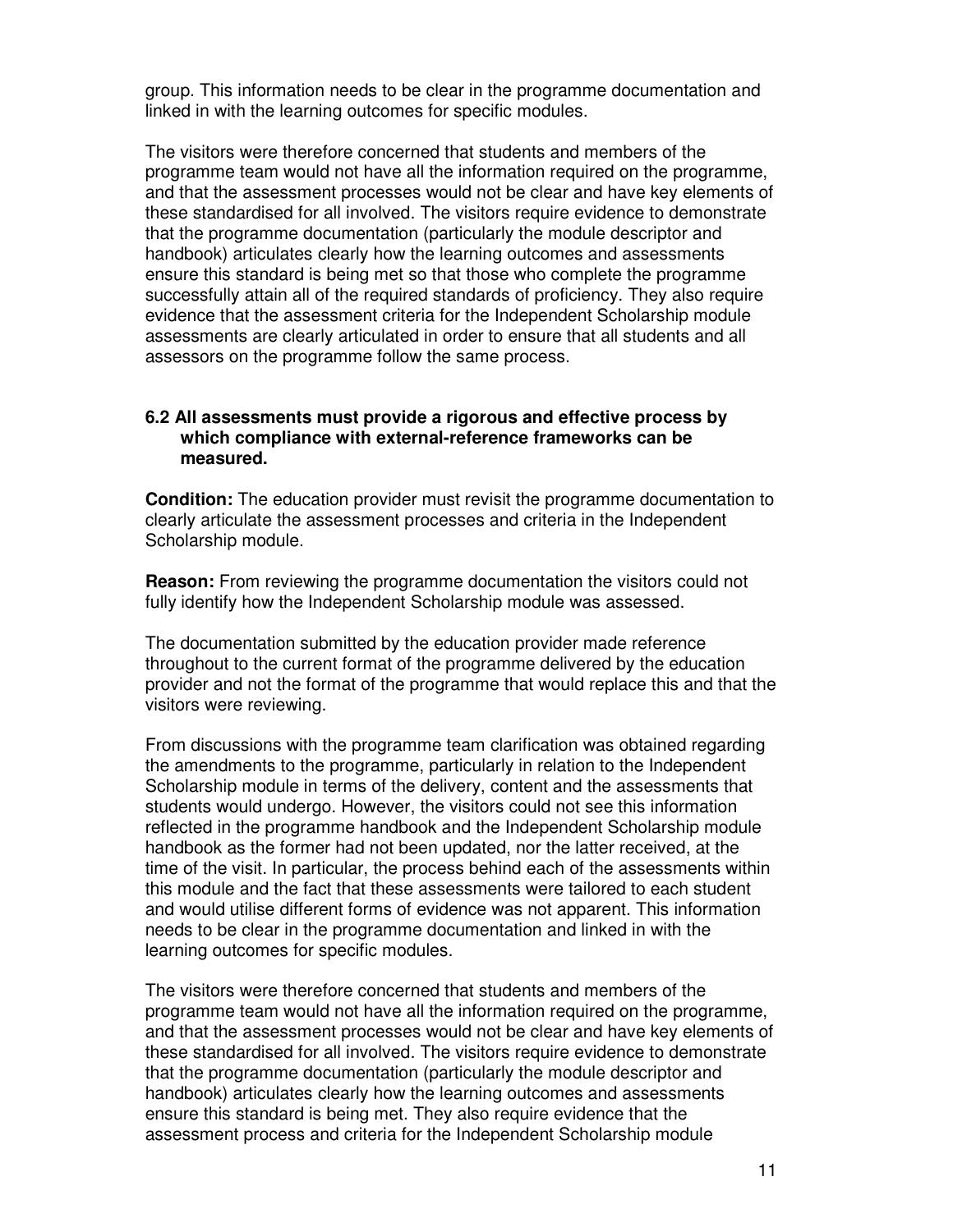assessments are clearly articulated in order to ensure that all students and all assessors on the programme follow an equivalent, transparent and equitable process.

#### **6.5 The measurement of student performance must be objective and ensure fitness to practise.**

**Condition:** The education provider must revisit the programme documentation to clearly articulate how the assessment processes and criteria in the Independent Scholarship module ensure fitness to practice.

**Reason:** From reviewing the programme documentation the visitors could not fully identify how the Independent Scholarship module was assessed.

The documentation submitted by the education provider made reference throughout to the current format of the programme delivered by the education provider and not the format of the programme that would replace this and that the visitors were reviewing.

From discussions with the programme team clarification was obtained regarding the amendments to the programme, particularly in relation to the Independent Scholarship module in terms of the delivery, content and the assessments that students would undergo. However, the visitors could not see this information reflected in the programme handbook and the Independent Scholarship module handbook as the former had not been updated, nor the latter received, at the time of the visit. In particular, the process behind each of the assessments within this module and the fact that these assessments were tailored to each student and would utilise different forms of evidence was not apparent. Further clarification given by the programme team around the performance element of the body of work in this module needs to be clearly communicated within the programme documentation.

The visitors were therefore concerned that students and members of the programme team would not have all the information required on the programme, and that the assessment processes would not be clear and have key elements of these standardised for all involved. The visitors require evidence to demonstrate that the programme documentation (particularly the module descriptor and handbook) articulates clearly how the learning outcomes and assessments ensure this standard is being met. They also require evidence that the assessment process and criteria for the Independent Scholarship module assessments are clearly articulated in order to ensure that all students and all assessors on the programme follow an equivalent, transparent and equitable process.